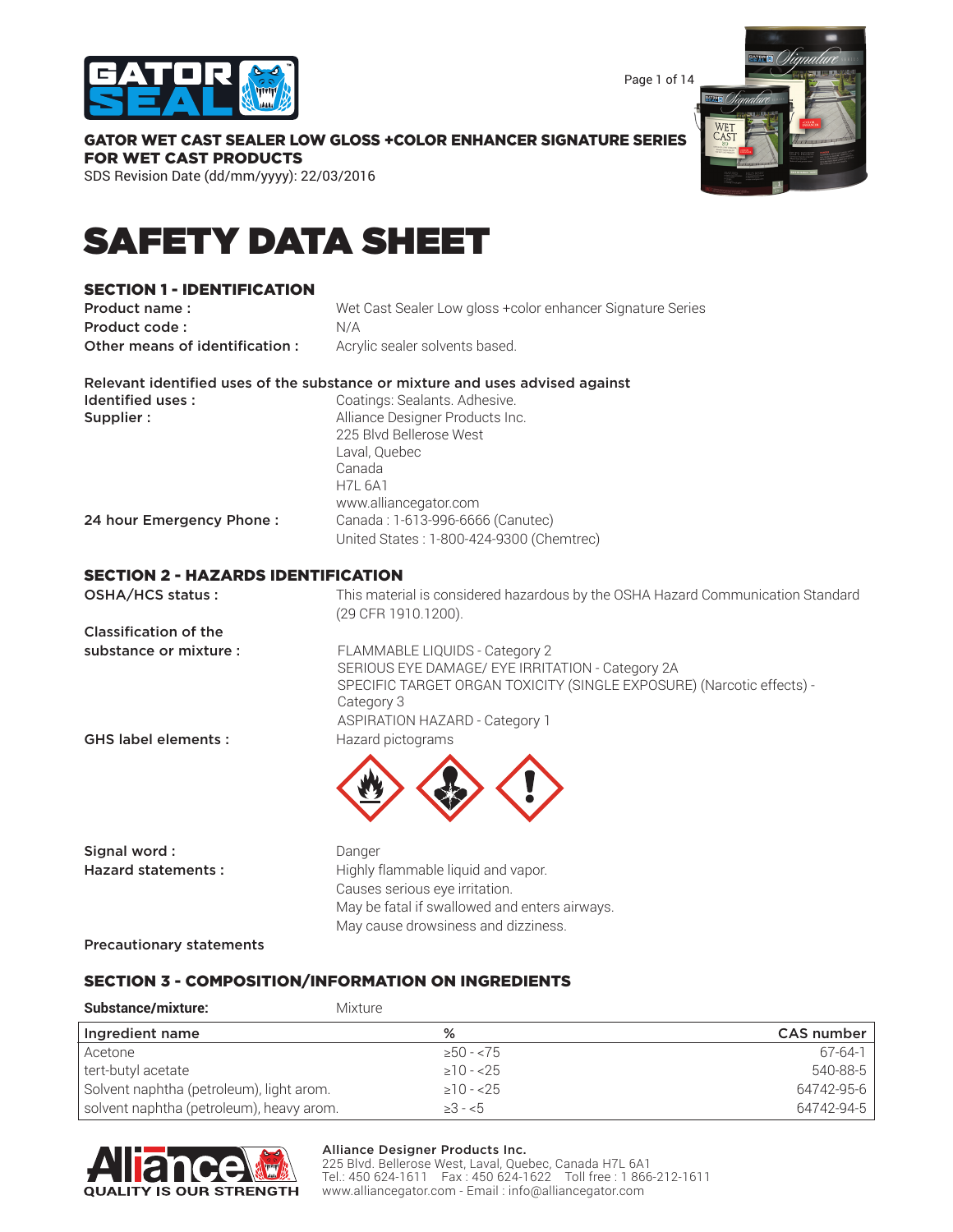

Page 2 of 14

### GATOR WET CAST SEALER LOW GLOSS +COLOR ENHANCER SIGNATURE SERIES FOR WET CAST PRODUCTS

SDS Revision Date (dd/mm/yyyy): 22/03/2016

### SECTION 3 - COMPOSITION/INFORMATION ON INGREDIENTS (CONT.)

Any concentration shown as a range is to protect confidentiality or is due to batch variation.

There are no additional ingredients present which, within the current knowledge of the supplier and in the concentrations applicable, are classified as hazardous to health or the environment and hence require reporting in this section.

Occupational exposure limits, if available, are listed in Section 8.

### SECTION 4 - FIRST AID MEASURES

#### **DESCRIPTION OF NECESSARY FIRST AID MEASURES**

| Eye contact : | ImmImmediately flush eyes with plenty of water, occasionally lifting the upper and<br>lower eyelids. Check for and remove any contact lenses. Continue to rinse for at least 10<br>minutes. Get medical attention.                                                                                                                                                                                                                                                                                                                                                                                                                                                                                                                                                                                                                            |
|---------------|-----------------------------------------------------------------------------------------------------------------------------------------------------------------------------------------------------------------------------------------------------------------------------------------------------------------------------------------------------------------------------------------------------------------------------------------------------------------------------------------------------------------------------------------------------------------------------------------------------------------------------------------------------------------------------------------------------------------------------------------------------------------------------------------------------------------------------------------------|
| Inhalation:   | Remove victim to fresh air and keep at rest in a position comfortable for breathing.<br>If it is suspected that fumes are still present, the rescuer should wear an appropriate<br>mask or self-contained breathing apparatus. If not breathing, if breathing is irregular or<br>if respiratory arrest occurs, provide artificial respiration or oxygen by trained personnel.<br>It may be dangerous to the person providing aid to give mouth-to-mouth resuscitation.<br>Get medical attention. If necessary, call a poison center or physician. If unconscious,<br>place in recovery position and get medical attention immediately. Maintain an open<br>airway. Loosen tight clothing such as a collar, tie, belt or waistband.                                                                                                            |
| Skin contact: | Flush contaminated skin with plenty of water. Remove contaminated clothing and<br>shoes. Get medical attention if symptoms occur. Wash clothing before reuse. Clean<br>shoes thoroughly before reuse.                                                                                                                                                                                                                                                                                                                                                                                                                                                                                                                                                                                                                                         |
| Ingestion:    | Get medical attention immediately. Call a poison center or physician. Wash out mouth<br>with water. Remove dentures if any. Remove victim to fresh air and keep at rest in a<br>position comfortable for breathing. If material has been swallowed and the exposed<br>person is conscious, give small quantities of water to drink. Stop if the exposed person<br>feels sick as vomiting may be dangerous. Aspiration hazard if swallowed. Can enter<br>lungs and cause damage. Do not induce vomiting. If vomiting occurs, the head should<br>be kept low so that vomit does not enter the lungs. Never give anything by mouth to<br>an unconscious person. If unconscious, place in recovery position and get medical<br>attention immediately. Maintain an open airway. Loosen tight clothing such as a collar,<br>tie, belt or waistband. |

#### **MOST IMPORTANT SYMPTOMS/EFFECTS, ACUTE AND DELAYED**

### **POTENTIAL ACUTE HEALTH EFFECTS**

| Eye contact :  | Causes serious eye irritation.                                                                      |
|----------------|-----------------------------------------------------------------------------------------------------|
| Inhalation:    | Can cause central nervous system (CNS) depression. May cause drowsiness and<br>dizziness.           |
| Skin contact : | No known significant effects or critical hazards.                                                   |
| Ingestion:     | Can cause central nervous system (CNS) depression. May be fatal if swallowed and<br>enters airways. |

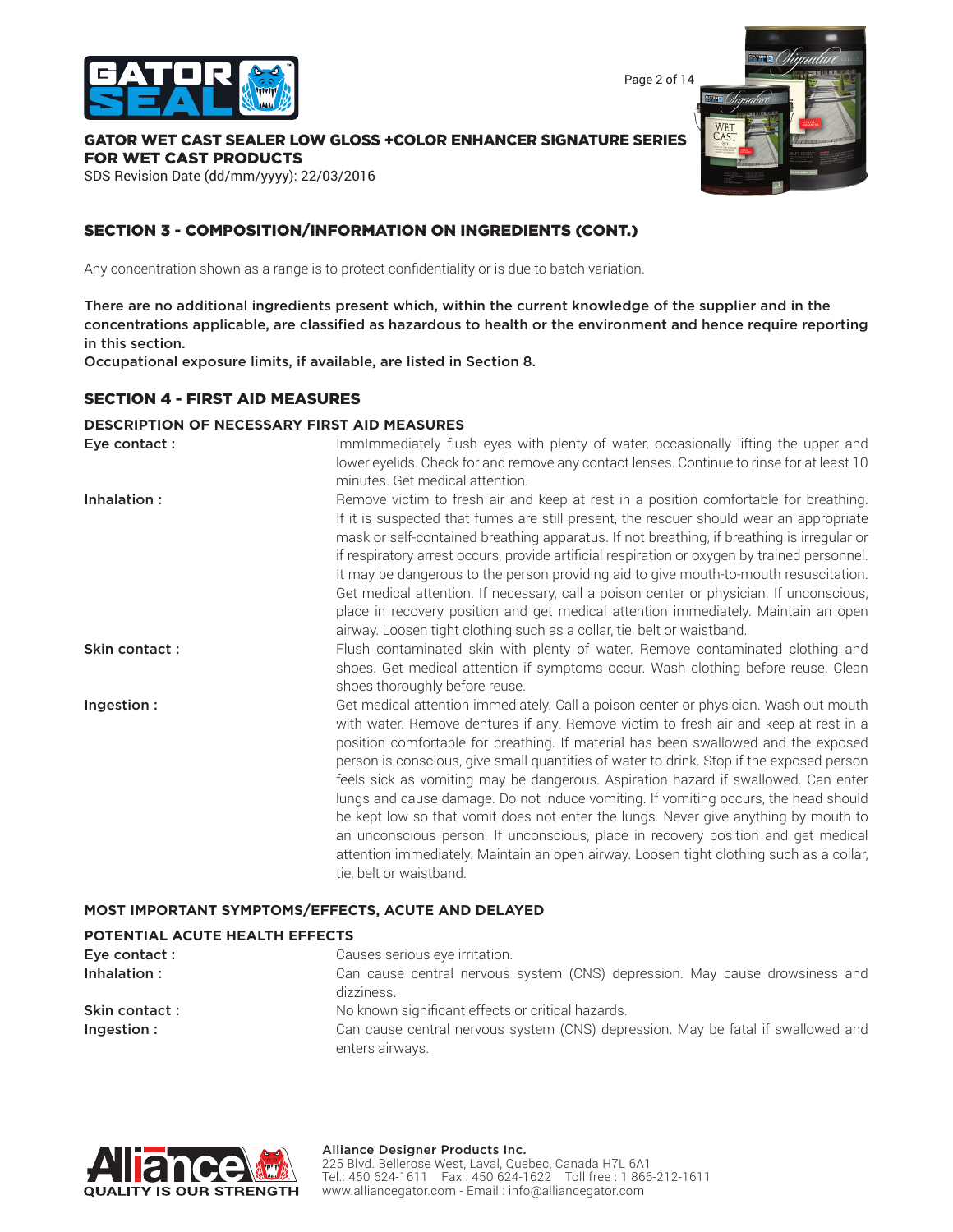



## GATOR WET CAST SEALER LOW GLOSS +COLOR ENHANCER SIGNATURE SERIES FOR WET CAST PRODUCTS

SDS Revision Date (dd/mm/yyyy): 22/03/2016

### SECTION 4 - FIRST AID MEASURES (CONT.)

#### **OVER-EXPOSURE SIGNS/SYMPTOMS**

| Eye contact:  | Adverse symptoms may include the following: |
|---------------|---------------------------------------------|
|               | pain or irritation                          |
|               | watering                                    |
|               | redness                                     |
| Inhalation:   | Adverse symptoms may include the following: |
|               | nausea or vomiting                          |
|               | headache                                    |
|               | drowsiness/fatique                          |
|               | dizziness/vertigo                           |
|               | unconsciousness                             |
| Skin contact: | No specific data.                           |
| Ingestion:    | Adverse symptoms may include the following: |
|               | nausea or vomiting                          |
|               |                                             |

#### **INDICATION OF IMMEDIATE MEDICAL ATTENTION AND SPECIAL TREATMENT NEEDED, IF NECESSARY**

| Notes to physician :               | Treat symptomatically. Contact poison treatment specialist immediately if large<br>quantities have been ingested or inhaled.                                                                                                                                                                                          |
|------------------------------------|-----------------------------------------------------------------------------------------------------------------------------------------------------------------------------------------------------------------------------------------------------------------------------------------------------------------------|
| <b>Specific treatments:</b>        | No specific treatment.                                                                                                                                                                                                                                                                                                |
| <b>Protection of first-aiders:</b> | No action shall be taken involving any personal risk or without suitable training. If it is<br>suspected that fumes are still present, the rescuer should wear an appropriate mask or<br>self-contained breathing apparatus. It may be dangerous to the person providing aid to<br>give mouth-to-mouth resuscitation. |

### **SEE TOXICOLOGICAL INFORMATION (SECTION 11)**

### SECTION 5 - FIRE FIGHTING MEASURES

### **EXTINGUISHING MEDIA** Suitable extinguishing media : Use dry chemical, CO2, water spray (fog) or foam. Unsuitable extinguishing media : Do not use water jet. Specific hazards arising from the chemical : Highly flammable liquid and vapor. In a fire or if heated, a pressure increase will occur and the container may burst, with the risk of a subsequent explosion. Runoff to sewer may create fire or explosion hazard. Hazardous thermal decomposition products : Decomposition products may include the following materials: carbon dioxide carbon monoxide Special protective actions for fire-fighters : Promptly isolate the scene by removing all persons from the vicinity of the incident if there is a fire. No action shall be taken involving any personal risk or without suitable training. Move containers from fire area if this can be done without risk. Use water spray

to keep fire-exposed containers cool.

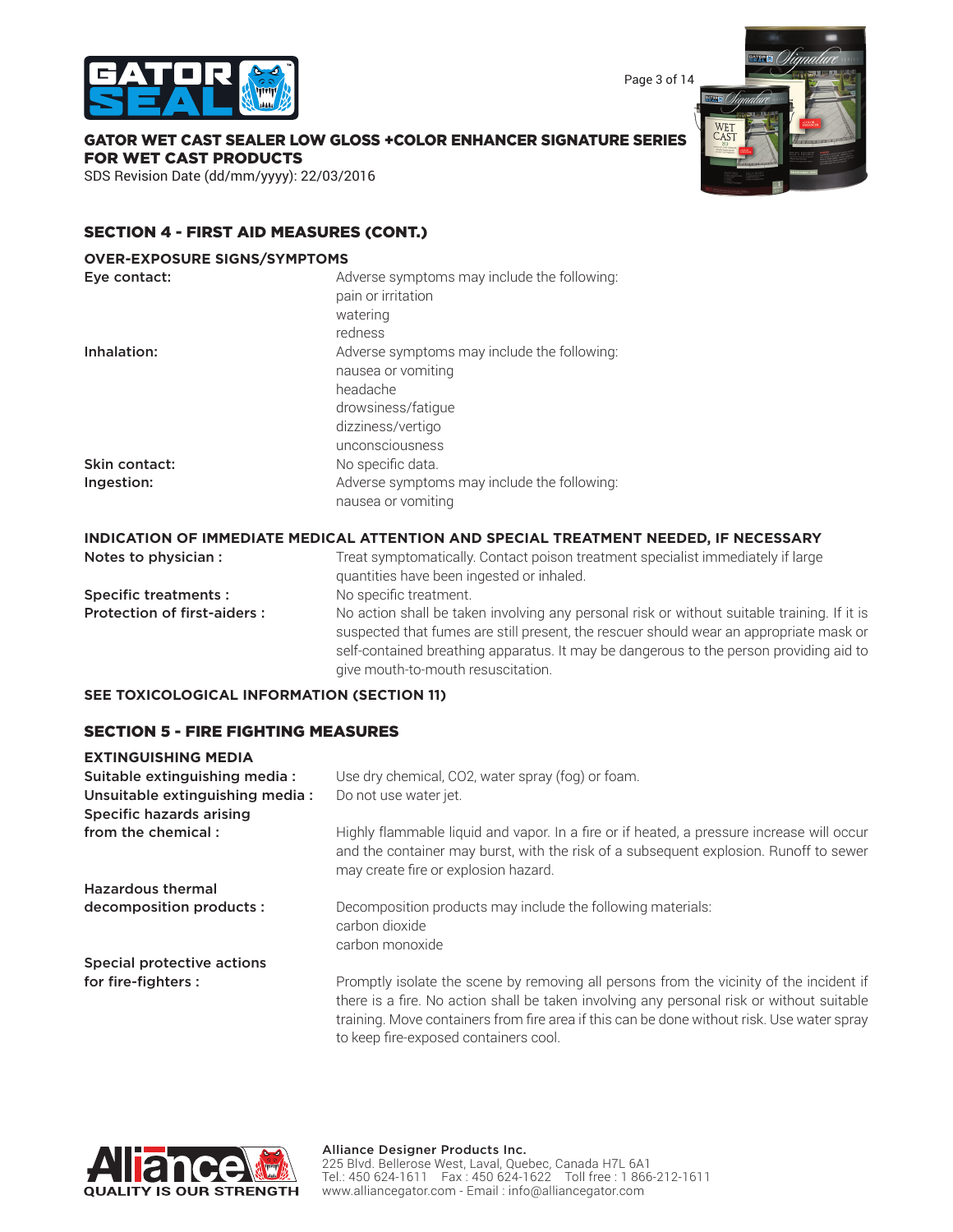

Page 4 of 14

GATOR WET CAST SEALER LOW GLOSS +COLOR ENHANCER SIGNATURE SERIES FOR WET CAST PRODUCTS

SDS Revision Date (dd/mm/yyyy): 22/03/2016

### SECTION 5 - FIRE FIGHTING MEASURES (CONT.)

| Special protective            |                                                                                                                                                                        |
|-------------------------------|------------------------------------------------------------------------------------------------------------------------------------------------------------------------|
| equipment for fire-fighters : | Fire-fighters should wear appropriate protective equipment and self-contained breathing<br>apparatus (SCBA) with a full face-piece operated in positive pressure mode. |
| Special remarks on fire       |                                                                                                                                                                        |
| hazards :                     | Vapor may travel a considerable distance to source of ignition and flash back.                                                                                         |
|                               |                                                                                                                                                                        |

### SECTION 6 - ACCIDENTAL RELEASE MEASURES

### **PERSONAL PRECAUTIONS, PROTECTIVE EQUIPMENT AND EMERGENCY PROCEDURES**

| For non-emergency personnel :     | No action shall be taken involving any personal risk or without suitable training. Evacuate<br>surrounding areas. Keep unnecessary and unprotected personnel from entering. Do not<br>touch or walk through spilled material. Shut off all ignition sources. No flares, smoking<br>or flames in hazard area. Avoid breathing vapor or mist. Provide adequate ventilation.<br>Wear appropriate respirator when ventilation is inadequate. Put on appropriate personal<br>protective equipment.                                                                                                                                                                                                                                                                    |
|-----------------------------------|------------------------------------------------------------------------------------------------------------------------------------------------------------------------------------------------------------------------------------------------------------------------------------------------------------------------------------------------------------------------------------------------------------------------------------------------------------------------------------------------------------------------------------------------------------------------------------------------------------------------------------------------------------------------------------------------------------------------------------------------------------------|
| For emergency responders :        | If specialised clothing is required to deal with the spillage, take note of any information<br>in Section 8 on suitable and unsuitable materials. See also the information in "For non-<br>emergency personnel".                                                                                                                                                                                                                                                                                                                                                                                                                                                                                                                                                 |
| <b>Environmental precautions:</b> | Avoid dispersal of spilled material and runoff and contact with soil, waterways, drains<br>and sewers. Inform the relevant authorities if the product has caused environmental<br>pollution (sewers, waterways, soil or air).                                                                                                                                                                                                                                                                                                                                                                                                                                                                                                                                    |
|                                   | <b>METHODS AND MATERIALS FOR CONTAINMENT AND CLEANING UP</b>                                                                                                                                                                                                                                                                                                                                                                                                                                                                                                                                                                                                                                                                                                     |
| Small spill:                      | Stop leak if without risk. Move containers from spill area. Use spark-proof tools and<br>explosion-proof equipment. Dilute with water and mop up if water-soluble. Alternatively,<br>or if water-insoluble, absorb with an inert dry material and place in an appropriate waste<br>disposal container. Dispose of via a licensed waste disposal contractor                                                                                                                                                                                                                                                                                                                                                                                                       |
| Large spill:                      | Stop leak if without risk. Move containers from spill area. Use spark-proof tools and explosion-<br>proof equipment. Approach release from upwind. Prevent entry into sewers, water courses,<br>basements or confined areas. Wash spillages into an effluent treatment plant or proceed<br>as follows. Contain and collect spillage with non-combustible, absorbent material e.g. sand,<br>earth, vermiculite or diatomaceous earth and place in container for disposal according to<br>local regulations (see Section 13). Dispose of via a licensed waste disposal contractor.<br>Contaminated absorbent material may pose the same hazard as the spilled product. Note:<br>see Section 1 for emergency contact information and Section 13 for waste disposal. |
| INA AND CTABAAE                   |                                                                                                                                                                                                                                                                                                                                                                                                                                                                                                                                                                                                                                                                                                                                                                  |

#### SECTION 7 - HANDLING AND STORAGE

### **PRECAUTIONS FOR SAFE HANDLING**

**Protective measures :** Put on appropriate personal protective equipment (see Section 8). Do not swallow. Avoid contact with eyes, skin and clothing. Avoid breathing vapor or mist. Use only with adequate ventilation. Wear appropriate respirator when ventilation is inadequate. Do not enter storage areas and confined spaces unless adequately ventilated. Keep in the

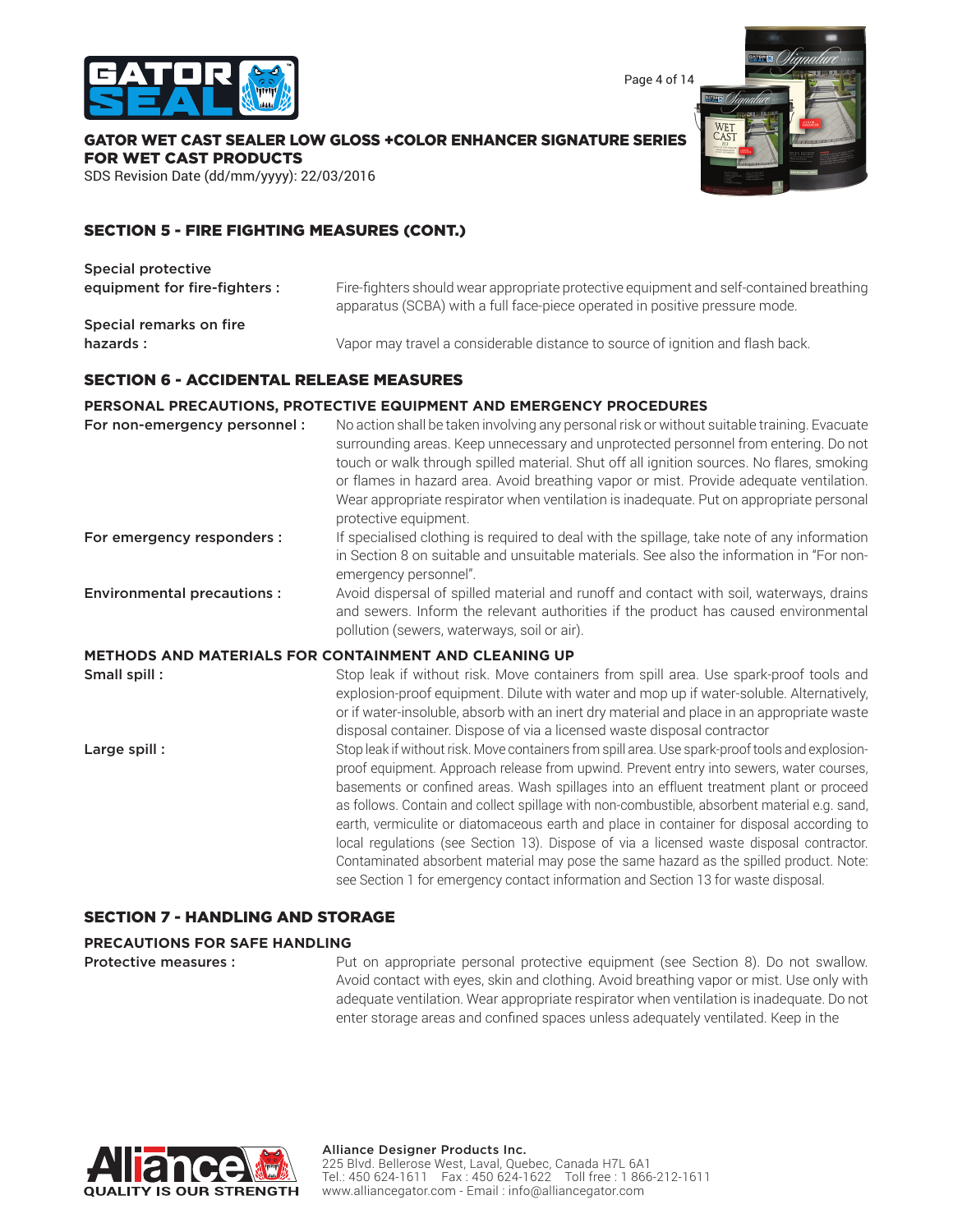

Page 5 of 14

GATOR WET CAST SEALER LOW GLOSS +COLOR ENHANCER SIGNATURE SERIES FOR WET CAST PRODUCTS

SDS Revision Date (dd/mm/yyyy): 22/03/2016

### SECTION 7 - HANDLING AND STORAGE (CONT.)

|                                   | original container or an approved alternative made from a compatible material, kept<br>tightly closed when not in use. Store and use away from heat, sparks, open flame or any<br>other ignition source. Use explosion-proof electrical (ventilating, lighting and material<br>handling) equipment. Use only non-sparking tools. Take precautionary measures<br>against electrostatic discharges. Empty containers retain product residue and can be<br>hazardous. Do not reuse container.                                                                                                                                                  |
|-----------------------------------|---------------------------------------------------------------------------------------------------------------------------------------------------------------------------------------------------------------------------------------------------------------------------------------------------------------------------------------------------------------------------------------------------------------------------------------------------------------------------------------------------------------------------------------------------------------------------------------------------------------------------------------------|
| Advice on general                 |                                                                                                                                                                                                                                                                                                                                                                                                                                                                                                                                                                                                                                             |
| occupational hygiene :            | Eating, drinking and smoking should be prohibited in areas where this material is handled,<br>stored and processed. Workers should wash hands and face before eating, drinking and<br>smoking. Remove contaminated clothing and protective equipment before entering<br>eating areas. See also Section 8 for additional information on hygiene measures.                                                                                                                                                                                                                                                                                    |
| Conditions for safe storage,      |                                                                                                                                                                                                                                                                                                                                                                                                                                                                                                                                                                                                                                             |
| including any incompatibilities : | Store in accordance with local regulations. Store in a segregated and approved area.<br>Store in original container protected from direct sunlight in a dry, cool and well-ventilated<br>area, away from incompatible materials (see Section 10) and food and drink. Store locked<br>up. Eliminate all ignition sources. Separate from oxidizing materials. Keep container<br>tightly closed and sealed until ready for use. Containers that have been opened must<br>be carefully resealed and kept upright to prevent leakage. Do not store in unlabeled<br>containers. Use appropriate containment to avoid environmental contamination. |

### SECTION 8 - EXPOSURE CONTROLS AND PERSONAL PROTECTION

#### **CONTROL PARAMETERS**

Occupational exposure limits

| Ingredient name | <b>Exposure limits</b>                   |  |
|-----------------|------------------------------------------|--|
| Acetone         | ACGIH TLV (United States, 4/2014).       |  |
|                 | TWA: 500 ppm 8 hours.                    |  |
|                 | TWA: 1188 mg/m <sup>3</sup> 8 hours.     |  |
|                 | STEL: 750 ppm 15 minutes.                |  |
|                 | STEL: 1782 mg/m <sup>3</sup> 15 minutes. |  |
|                 | NIOSH REL (United States, 10/2013).      |  |
|                 | TWA: 250 ppm 10 hours.                   |  |
|                 | TWA: 590 mg/m <sup>3</sup> 10 hours.     |  |
|                 | OSHA PEL (United States, 2/2013).        |  |
|                 | TWA: 1000 ppm 8 hours.                   |  |
|                 | TWA: 2400 mg/m <sup>3</sup> 8 hours.     |  |
|                 | OSHA PEL 1989 (United States, 3/1989).   |  |
|                 | TWA: 750 ppm 8 hours.                    |  |
|                 | TWA: 1800 mg/m <sup>3</sup> 8 hours.     |  |
|                 | STEL: 1000 ppm 15 minutes.               |  |
|                 | STEL: 2400 mg/m <sup>3</sup> 15 minutes. |  |



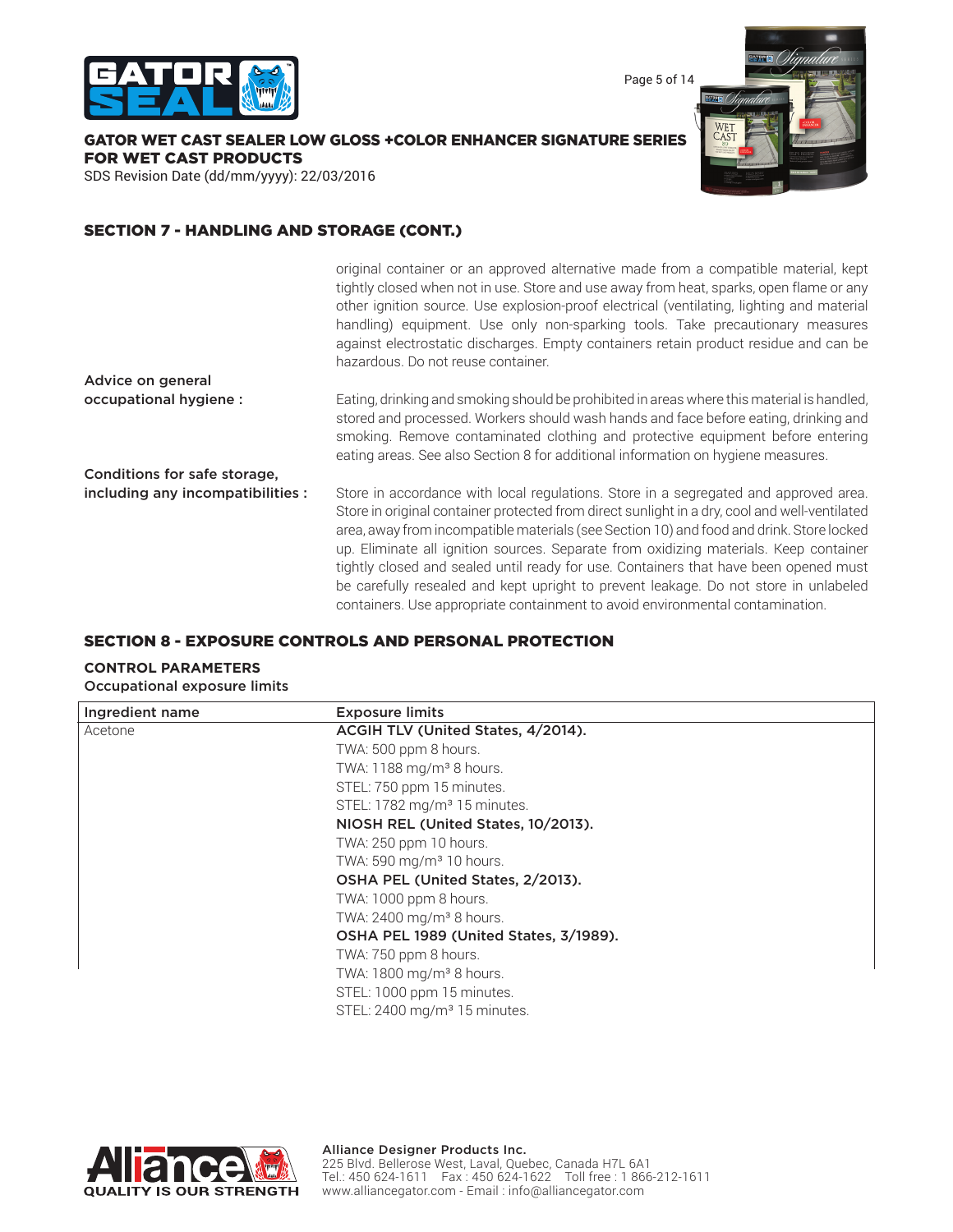

Page 6 of 14

## GATOR WET CAST SEALER LOW GLOSS +COLOR ENHANCER SIGNATURE SERIES FOR WET CAST PRODUCTS

SDS Revision Date (dd/mm/yyyy): 22/03/2016

### SECTION 8 - EXPOSURE CONTROLS AND PERSONAL PROTECTION (CONT.)

they comply with the requirements of environmental protection legislation. In some cases, fume scrubbers, filters or engineering modifications to the process equipment will be necessary to reduce emissions to acceptable levels.

#### **INDIVIDUAL PROTECTION MEASURES**

Hygiene measures : Wash hands, forearms and face thoroughly after handling chemical products, before eating, smoking and using the lavatory and at the end of the working period. Appropriate techniques should be used to remove potentially contaminated clothing. Wash contaminated clothing before reusing. Ensure that eyewash stations and safety showers are close to the workstation location. **Eye/face protection :** Safety eyewear complying with an approved standard should be used when a risk assessment indicates this is necessary to avoid exposure to liquid splashes, mists, gases or dusts. If contact is possible, the following protection should be worn, unless the assessment indicates a higher degree of protection: chemical splash goggles. **SKIN PROTECTION**

Hand protection : Chemical-resistant, impervious gloves complying with an approved standard should be worn at all times when handling chemical products if a risk assessment indicates this is necessary. Considering the parameters specified by the glove manufacturer, check during use that the gloves are still retaining their protective properties. It should be noted that the time to breakthrough for any glove material may be different for different glove manufacturers. In the case of mixtures, consisting of several substances, the protection time of the gloves cannot be accurately estimated.

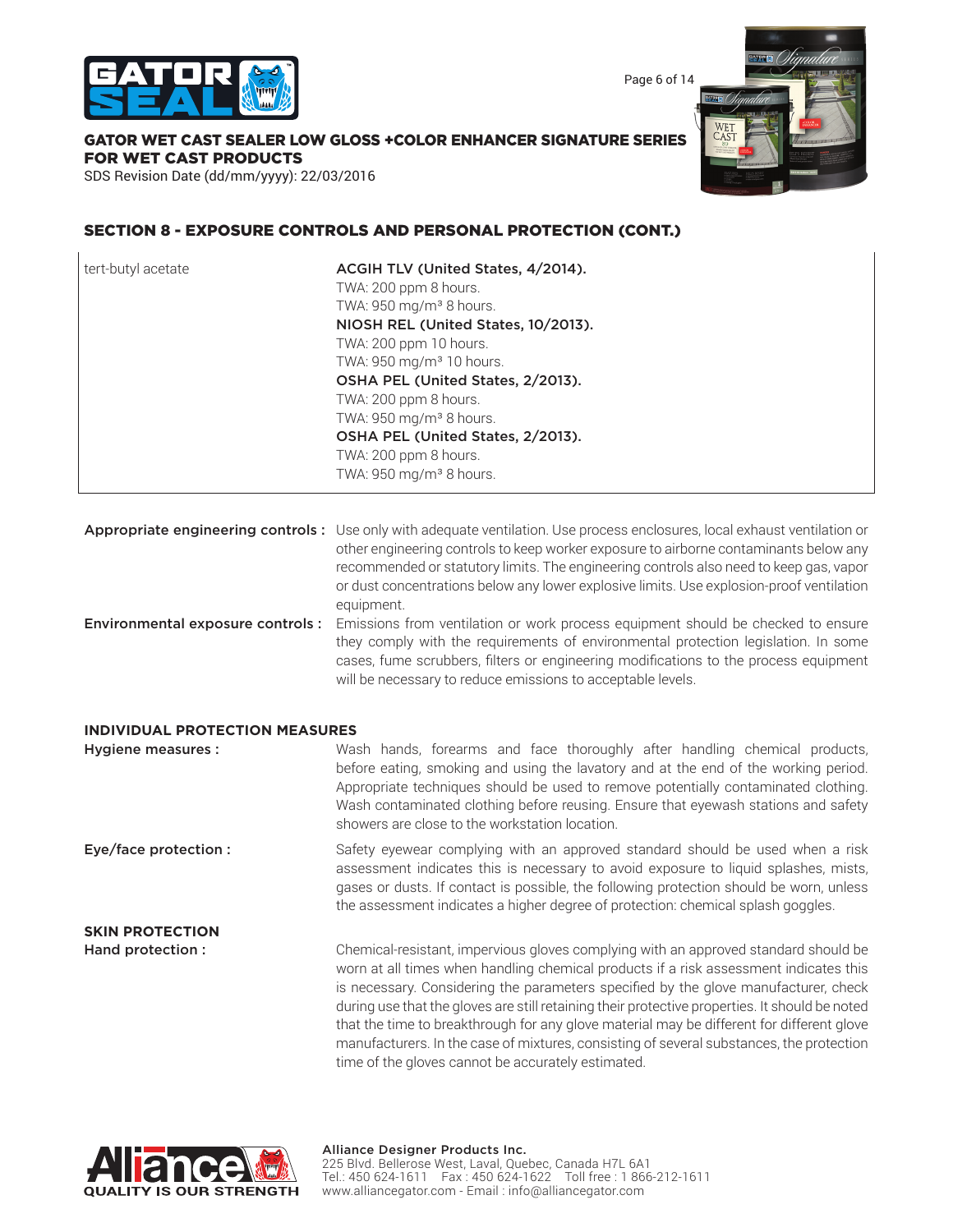

Page 7 of 14

GATOR WET CAST SEALER LOW GLOSS +COLOR ENHANCER SIGNATURE SERIES FOR WET CAST PRODUCTS

SDS Revision Date (dd/mm/yyyy): 22/03/2016



### SECTION 8 - EXPOSURE CONTROLS AND PERSONAL PROTECTION (CONT.)

| Body protection :        | Personal protective equipment for the body should be selected based on the task being<br>performed and the risks involved and should be approved by a specialist before handling<br>this product. When there is a risk of ignition from static electricity, wear antistatic<br>protective clothing. For the greatest protection from static discharges, clothing should<br>include anti-static overalls, boots and gloves. |
|--------------------------|----------------------------------------------------------------------------------------------------------------------------------------------------------------------------------------------------------------------------------------------------------------------------------------------------------------------------------------------------------------------------------------------------------------------------|
| Other skin protection :  | Appropriate footwear and any additional skin protection measures should be selected<br>based on the task being performed and the risks involved and should be approved by a<br>specialist before handling this product.                                                                                                                                                                                                    |
| Respiratory protection : | Use a properly fitted, air-purifying or air-fed respirator complying with an approved<br>standard if a risk assessment indicates this is necessary. Respirator selection must be<br>based on known or anticipated exposure levels, the hazards of the product and the safe<br>working limits of the selected respirator.                                                                                                   |

### SECTION 9 - PHYSICAL AND CHEMICAL PROPERTIES

| <b>APPEARANCE</b>    |                                       |
|----------------------|---------------------------------------|
| Physical state:      | Liquid.                               |
| Color:               | Clear.                                |
| Odor:                | Not available.                        |
| pH:                  | Not available.                        |
| Melting point :      | Not available.                        |
| Boiling point:       | $>54^{\circ}$ C ( $>129.2^{\circ}$ F) |
| Flash point :        | Closed cup: -20°C (-4°F)              |
| Evaporation rate:    | Not available.                        |
| Vapor pressure :     | Not available.                        |
| Vapor density:       | Not available.                        |
| Relative density:    | 0.8552                                |
| Solubility in water: | Not available.                        |
| Viscosity:           | Not available.                        |
| VOC:                 | 119.73 g/l                            |

### SECTION 10 - STABILITY AND REACTIVITY

| <b>Reactivity:</b>         | No specific test data related to reactivity available for this product or its ingredients.                                                                                 |
|----------------------------|----------------------------------------------------------------------------------------------------------------------------------------------------------------------------|
| <b>Chemical stability:</b> | The product is stable.                                                                                                                                                     |
|                            | Possibility of hazardous reactions: Under normal conditions of storage and use, hazardous reactions will not occur.                                                        |
| Conditions to avoid :      | Avoid all possible sources of ignition (spark or flame). Do not pressurize, cut, weld,<br>braze, solder, drill, grind or expose containers to heat or sources of ignition. |
| Incompatible materials:    | Reactive or incompatible with the following materials: oxidizing materials                                                                                                 |
|                            | Hazardous decomposition products : Under normal conditions of storage and use, hazardous decomposition products<br>should not be produced.                                 |

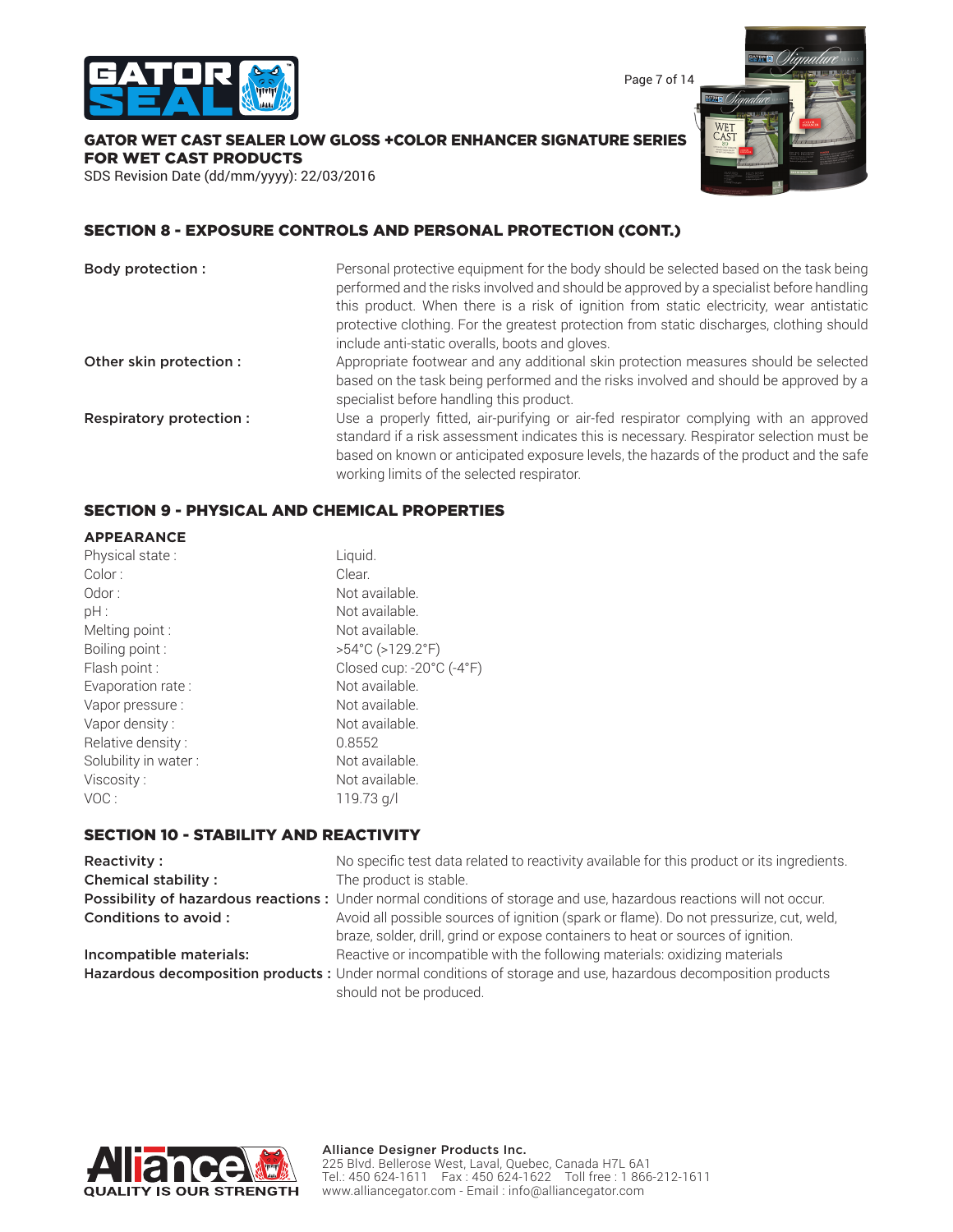

Page 8 of 14

### GATOR WET CAST SEALER LOW GLOSS +COLOR ENHANCER SIGNATURE SERIES FOR WET CAST PRODUCTS

SDS Revision Date (dd/mm/yyyy): 22/03/2016

### SECTION 11 - TOXICOLOGICAL INFORMATION

#### INFORMATION ON TOXICOLOGICAL EFFECTS

ACUTE TOXICITY

| <b>Product/ingredient name</b> | Result     | <b>Species</b> | <b>Dose</b>   | <b>Exposure</b>          |
|--------------------------------|------------|----------------|---------------|--------------------------|
| Acetone                        | LD50 Oral  | Rat            | 5800 mg/kg    |                          |
| tert-butyl acetate             | LD50 Oral  | Rat            | 4100 mg/kg    |                          |
| Solvent naphtha (petroleum),   |            |                |               |                          |
| light arom.                    | LD50 Oral. | Ouail          | $>2150$ mg/kg | -                        |
|                                | LD50 Oral  | Rat            | 8400 mg/kg    |                          |
|                                | LD50 Oral  | Rat            | 8400 mg/kg    | -                        |
|                                | LD50 Oral  | Rat            | 8400 mg/kg    | $\overline{\phantom{0}}$ |

#### IRRITATION/CORROSION

| <b>Product/ingredient name</b> | <b>Result</b>            | <b>Species</b> | <b>Score</b> | <b>Exposure</b> | <b>Observation</b> |
|--------------------------------|--------------------------|----------------|--------------|-----------------|--------------------|
| Acetone                        | Eyes - Mild irritant     | Human          |              | 186300 parts    |                    |
|                                |                          |                |              | per million     |                    |
|                                |                          |                |              |                 |                    |
|                                | Eyes - Mild irritant     | Rabbit         |              | 10 microliters  |                    |
|                                | Eyes - Moderate irritant | Rabbit         |              | 24 hours 20     |                    |
|                                |                          |                |              | milligrams      |                    |
|                                | Eyes - Severe irritant   | Rabbit         |              | 20 milligrams   |                    |
|                                | Skin - Mild irritant     | Rabbit         |              | 24 hours 500    |                    |
|                                |                          |                |              | milligrams      |                    |
|                                | Skin - Mild irritant     | Rabbit         |              | 395 milligrams  |                    |
|                                |                          |                |              |                 |                    |
| tert-butyl acetate             | Eyes - Mild irritant     | Rabbit         |              | 100 microliters |                    |
|                                | Skin - Mild irritant     | Rabbit         |              | 24 hours 500    |                    |
|                                |                          |                |              | microliters     |                    |
|                                |                          |                |              |                 |                    |
| Solvent naphtha (petroleum),   | Eyes - Mild irritant     | Rabbit         |              | 24 hours 100    |                    |
| light arom.                    |                          |                |              | microliters     |                    |
|                                |                          |                |              |                 |                    |
| solvent naphtha (petroleum),   | Skin - Mild irritant     | Rabbit         |              | 24 hours 500    |                    |
| heavy arom.                    |                          |                |              | microliters     |                    |
|                                |                          |                |              |                 |                    |

#### SENSITIZATION

**MUTAGENICITY** 

| <b>Product/ingredient name</b><br>Not available. | <b>Experiment</b> | Result         |             |                 |
|--------------------------------------------------|-------------------|----------------|-------------|-----------------|
| <b>CARCINOGENICITY</b>                           |                   |                |             |                 |
| <b>Product/ingredient name</b><br>Not available. | Result            | <b>Species</b> | <b>Dose</b> | <b>Exposure</b> |

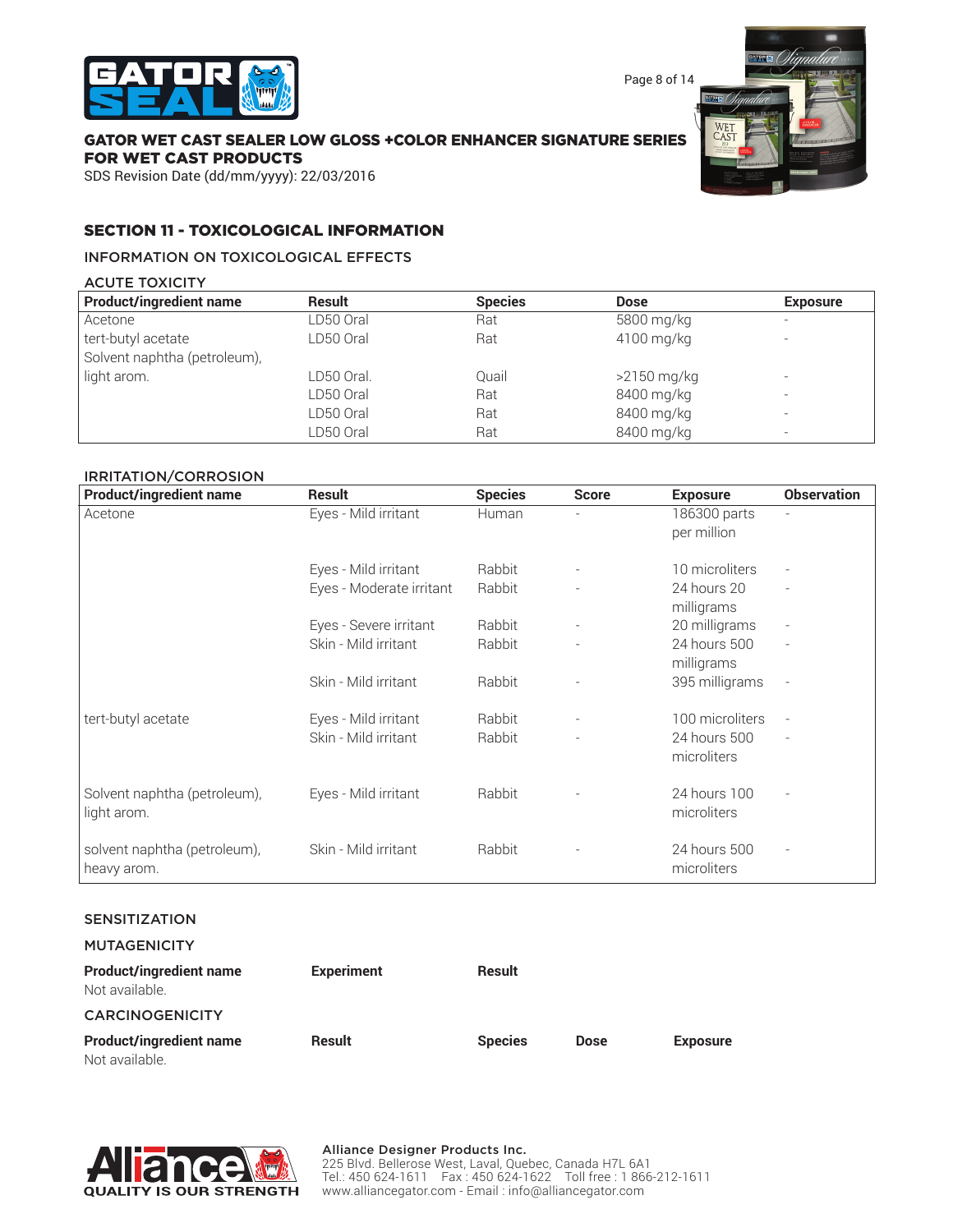

Page 9 of 14

#### GATOR WET CAST SEALER LOW GLOSS +COLOR ENHANCER SIGNATURE SERIES FOR WET CAST PRODUCTS

SDS Revision Date (dd/mm/yyyy): 22/03/2016

### SECTION 11 - TOXICOLOGICAL INFORMATION (CONT.)

| <b>REPRODUCTIVE TOXICITY</b>                                                         |                             |                                                                                              |                                                                                                                                                                                                                      |                |                                      |                 |
|--------------------------------------------------------------------------------------|-----------------------------|----------------------------------------------------------------------------------------------|----------------------------------------------------------------------------------------------------------------------------------------------------------------------------------------------------------------------|----------------|--------------------------------------|-----------------|
| Product/ingredient name                                                              | <b>Maternal</b><br>toxicity | Fertility                                                                                    | Development<br>toxin                                                                                                                                                                                                 | <b>Species</b> | Dose                                 | <b>Exposure</b> |
| Not available.                                                                       |                             |                                                                                              |                                                                                                                                                                                                                      |                |                                      |                 |
| <b>TERATOGENICITY</b>                                                                |                             |                                                                                              |                                                                                                                                                                                                                      |                |                                      |                 |
| Not available.                                                                       |                             |                                                                                              |                                                                                                                                                                                                                      |                |                                      |                 |
| SPECIFIC TARGET ORGAN TOXICITY (SINGLE EXPOSURE)                                     |                             |                                                                                              |                                                                                                                                                                                                                      |                |                                      |                 |
| <b>Name</b>                                                                          |                             | <b>Category</b>                                                                              | <b>Route of exposure</b>                                                                                                                                                                                             |                | <b>Target organs</b>                 |                 |
| Acetone<br>solvent naphtha (petroleum), heavy arom.                                  |                             | Category 3<br>Category 3                                                                     | Not applicable<br>Not applicable                                                                                                                                                                                     |                | Narcotic effects<br>Narcotic effects |                 |
| SPECIFIC TARGET ORGAN TOXICITY (REPEATED EXPOSURE)                                   |                             |                                                                                              |                                                                                                                                                                                                                      |                |                                      |                 |
| <b>Name</b><br>Not available.                                                        |                             | Category                                                                                     | <b>Route of exposure</b>                                                                                                                                                                                             |                | <b>Target organs</b>                 |                 |
| <b>ASPIRATION HAZARD</b>                                                             |                             |                                                                                              |                                                                                                                                                                                                                      |                |                                      |                 |
| <b>Name</b>                                                                          |                             | <b>Result</b>                                                                                |                                                                                                                                                                                                                      |                |                                      |                 |
| Solvent naphtha (petroleum), light arom.<br>solvent naphtha (petroleum), heavy arom. |                             |                                                                                              | <b>ASPIRATION HAZARD - Category 1</b><br><b>ASPIRATION HAZARD - Category 1</b>                                                                                                                                       |                |                                      |                 |
| POTENTIAL ACUTE HEALTH EFFECTS                                                       |                             |                                                                                              |                                                                                                                                                                                                                      |                |                                      |                 |
| Eye contact<br>Inhalation<br>Skin contact<br>Ingestion                               | t<br>÷<br>÷                 | Causes serious eye irritation.<br>dizziness.<br>enters airways.                              | Can cause central nervous system (CNS) depression. May cause drowsiness and<br>No known significant effects or critical hazards.<br>Can cause central nervous system (CNS) depression. May be fatal if swallowed and |                |                                      |                 |
| SYMPTOMS RELATED TO THE PHYSICAL, CHEMICAL AND TOXICOLOGICAL CHARACTERISTICS         |                             |                                                                                              |                                                                                                                                                                                                                      |                |                                      |                 |
| Eye contact                                                                          | t                           | pain or irritation<br>watering<br>redness                                                    | Adverse symptoms may include the following:                                                                                                                                                                          |                |                                      |                 |
| Inhalation                                                                           | ÷                           | nausea or vomiting<br>headache<br>drowsiness/fatigue<br>dizziness/vertigo<br>unconsciousness | Adverse symptoms may include the following:                                                                                                                                                                          |                |                                      |                 |
| Skin contact<br>Ingestion                                                            | ÷                           | No specific data.<br>nausea or vomiting                                                      | Adverse symptoms may include the following:                                                                                                                                                                          |                |                                      |                 |

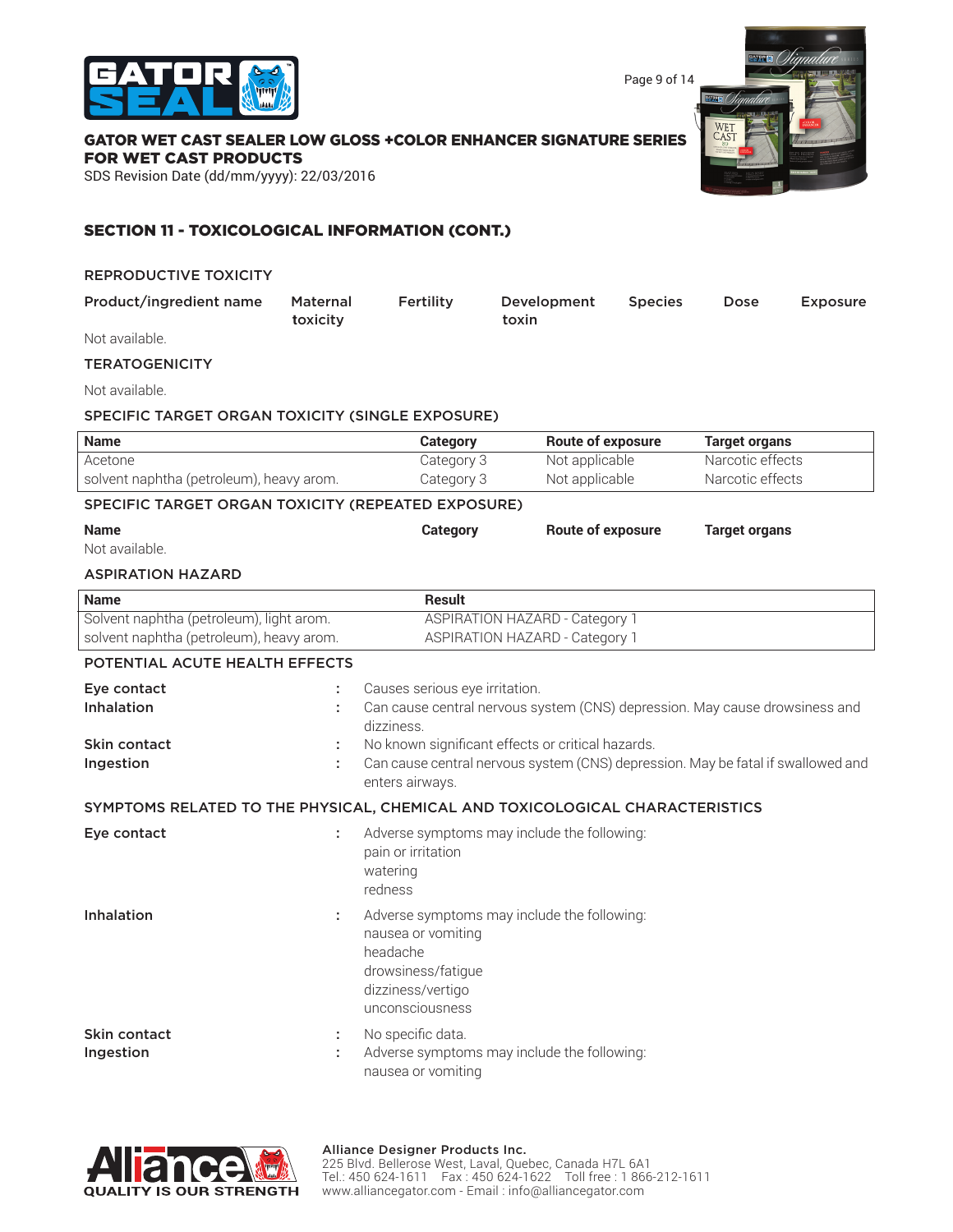

Page 10 of 14

## GATOR WET CAST SEALER LOW GLOSS +COLOR ENHANCER SIGNATURE SERIES FOR WET CAST PRODUCTS

SDS Revision Date (dd/mm/yyyy): 22/03/2016

### SECTION 11 - TOXICOLOGICAL INFORMATION (CONT.)

DELAYED AND IMMEDIATE EFFECTS AND ALSO CHRONIC EFFECTS FROM SHORT AND LONG TERM EXPOSURE

#### **SHORT TERM EXPOSURE**

| Potential immediate effects | Not available. |
|-----------------------------|----------------|
| Potential delayed effects   | Not available. |

### **LONG TERM EXPOSURE**

| Potential immediate effects      | Not available. |
|----------------------------------|----------------|
| <b>Potential delayed effects</b> | Not available. |

#### **POTENTIAL CHRONIC HEALTH EFFECTS**

| General                      | No known significant effects or critical hazards. |
|------------------------------|---------------------------------------------------|
| Carcinogenicity              | No known significant effects or critical hazards. |
| Mutagenicity                 | No known significant effects or critical hazards. |
| Teratogenicity               | No known significant effects or critical hazards. |
| <b>Developmental effects</b> | No known significant effects or critical hazards. |
| <b>Fertility effects</b>     | No known significant effects or critical hazards. |

#### NUMERICAL MEASURES OF TOXICITY

#### ACUTE TOXICITY ESTIMATES

| Route | <b>TEL</b><br>` value<br>ALL |
|-------|------------------------------|
| Oral  | 19345.6 m.<br>mg/kg          |

### SECTION 12 - ECOLOGICAL INFORMATION

**TOXICITY** 

| Product/ingredientname | Result                                          | <b>Species</b>                               | <b>Exposure</b> |
|------------------------|-------------------------------------------------|----------------------------------------------|-----------------|
| Acetone                | Acute EC50 20.565 mg/l Marine water             | Algae - Ulva pertusa                         | 96 hours        |
|                        | Acute LC50 6000000 µg/l Fresh water             | Crustaceans - Gammarus pulex                 | 48 hours        |
|                        | Acute LC50 10000 µg/l Fresh water               | Daphnia - Daphnia magna                      | 48 hours        |
|                        | Acute LC50 100 mg/l Fresh water                 | Fish - Pimephales promelas -                 | 96 hours        |
|                        |                                                 | Juvenile (Fledgling, Hatchling,<br>Weanling) |                 |
|                        | Chronic NOEC 4.95 mg/l Marine water             | Algae - Ulva pertusa                         | 96 hours        |
|                        | Chronic NOEC 0.016 ml/L Fresh water             | Crustaceans - Daphniidae                     | 21 days         |
|                        | Chronic NOEC 0.1 ml/L Fresh water               | Daphnia - Daphnia magna - Neonate            | 21 days         |
|                        | Chronic NOEC 5 µg/l Marine water                | Fish - Gasterosteus aculeatus -<br>Larvae    | 42 days         |
| tert-butyl acetate     | Acute LC50 327000 to 362000 µg/l<br>Fresh water | Fish - Pimephales promelas                   | 96 hours        |

#### PERSISTENCE AND DEGRADABILITY

Not available.

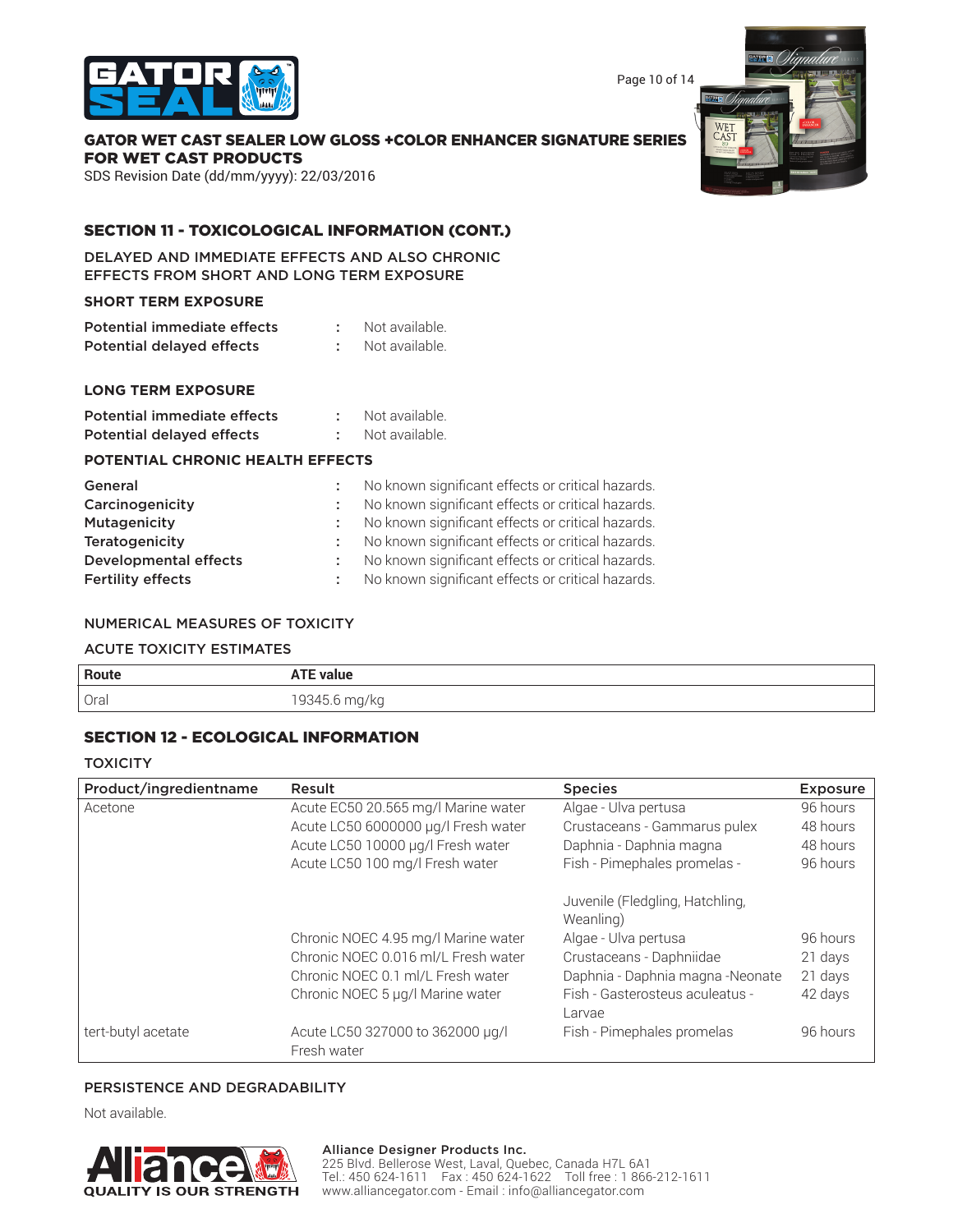

Page 11 of 14

### GATOR WET CAST SEALER LOW GLOSS +COLOR ENHANCER SIGNATURE SERIES FOR WET CAST PRODUCTS

SDS Revision Date (dd/mm/yyyy): 22/03/2016

### SECTION 12 - ECOLOGICAL INFORMATION (CONT.)

#### BIOACCUMULATIVE POTENTIAL

| Product/ingredient name                     | LogPow                   | <b>BCF</b> | <b>Potential</b> |  |
|---------------------------------------------|--------------------------|------------|------------------|--|
| Acetone                                     | $-0.23$                  |            | low              |  |
| tert-butyl acetate                          | 1.64                     |            | low              |  |
| Solvent naphtha (petroleum),<br>light arom. | $\overline{\phantom{a}}$ | 10 to 2500 | high             |  |
| solvent naphtha (petroleum),<br>heavy arom. | 2.8 to 6.5               | 99 to 5780 | high             |  |

#### MOBILITY IN SOIL

Other adverse effects : No known significant effects or critical hazards.

### SECTION 13 - DISPOSAL CONSIDERATIONS

**Disposal methods** : The generation of waste should be avoided or minimized wherever possible. Disposal of this product, solutions and any by-products should at all times comply with the requirements of environmental protection and waste disposal legislation and any regional local authority requirements. Dispose of surplus and non-recyclable products via a licensed waste disposal contractor. Waste should not be disposed of untreated to the sewer unless fully compliant with the requirements of all authorities with jurisdiction. Waste packaging should be recycled. Incineration or landfill should only be considered when recycling is not feasible. This material and its container must be disposed of in a safe way. Care should be taken when handling emptied containers that have not been cleaned or rinsed out. Empty containers or liners may retain some product residues. Vapor from product residues may create a highly flammable or explosive atmosphere inside the container. Do not cut, weld or grind used containers unless they have been cleaned thoroughly internally. Avoid dispersal of spilled material and runoff and contact with soil, waterways, drains and sewers.

### UNITED STATES - RCRA TOXIC HAZARDOUS WASTE "U" LIST

| Ingredient                       | :AS#    | itatus | Reference number |
|----------------------------------|---------|--------|------------------|
| Acetone (I<br>"" 2-Propanone (i) | 67-64-1 | listec | J002             |

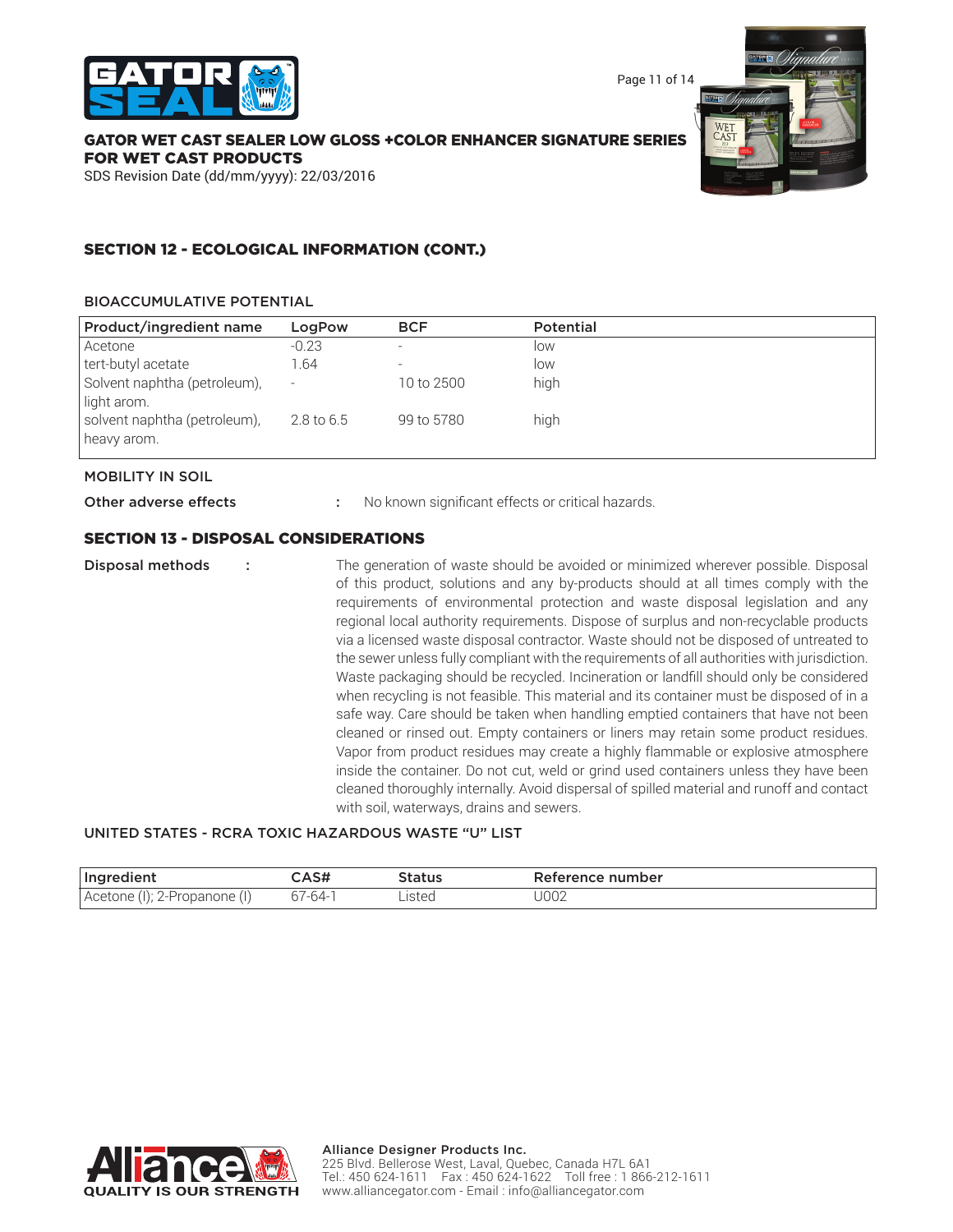

Page 12 of 14

### GATOR WET CAST SEALER LOW GLOSS +COLOR ENHANCER SIGNATURE SERIES FOR WET CAST PRODUCTS

SDS Revision Date (dd/mm/yyyy): 22/03/2016

| <b>SECTION 14 - TRANPORT INFORMATION</b> |                                                                                                                                                                                                                                                                         |                            |                     |                            |  |
|------------------------------------------|-------------------------------------------------------------------------------------------------------------------------------------------------------------------------------------------------------------------------------------------------------------------------|----------------------------|---------------------|----------------------------|--|
|                                          | <b>DOT Classification</b>                                                                                                                                                                                                                                               | <b>TDG Classification</b>  | <b>IMDG</b>         | <b>IATA</b>                |  |
| <b>UN number</b>                         | 1139                                                                                                                                                                                                                                                                    | 1139                       | 1139                | 1139                       |  |
| <b>UN proper</b><br>shipping name        | COATING<br>SOLUTION                                                                                                                                                                                                                                                     | <b>COATING</b><br>SOLUTION | COATING<br>SOLUTION | <b>COATING</b><br>SOLUTION |  |
| <b>Transport</b><br>hazard class (es)    | 3                                                                                                                                                                                                                                                                       | 3                          | 3                   | 3                          |  |
| Packing group                            | $\begin{array}{c} \hline \end{array}$                                                                                                                                                                                                                                   | $\vert\vert$               | $\vert\vert$        | $\vert\vert$               |  |
| Environmental<br>hazards                 | No.                                                                                                                                                                                                                                                                     | No.                        | No.                 | No.                        |  |
| <b>Additional</b><br>information         | <b>Reportable quantity</b><br>9487.7 lbs / 4307.4<br>kg [1330.6 gal /<br>5036.7L1<br>Package sizes<br>shipped in quantities<br>less than the<br>product reportable<br>quantity are not<br>subject to the RQ<br>(reportable quantity)<br>transportation<br>requirements. |                            |                     |                            |  |

| Special precautions for user : | <b>Transport within user's premises:</b> always transport in closed containers that are |
|--------------------------------|-----------------------------------------------------------------------------------------|
|                                | upright and secure. Ensure that persons transporting the product know what to do        |
|                                | in the event of an accident or spillage.                                                |
| Transport in bulk according    | Not available.                                                                          |

to Annex II of MARPOL 73/78 and the IBC Code

### SECTION 15 - REGULATORY INFORMATION

| <b>CALIFORNIA PROP. 65</b><br>Not available. |        |              |                              |                                    |
|----------------------------------------------|--------|--------------|------------------------------|------------------------------------|
| Product/ingredient name                      | Cancer | Reproductive | No significant<br>risk level | Maximum acceptable<br>dosage level |



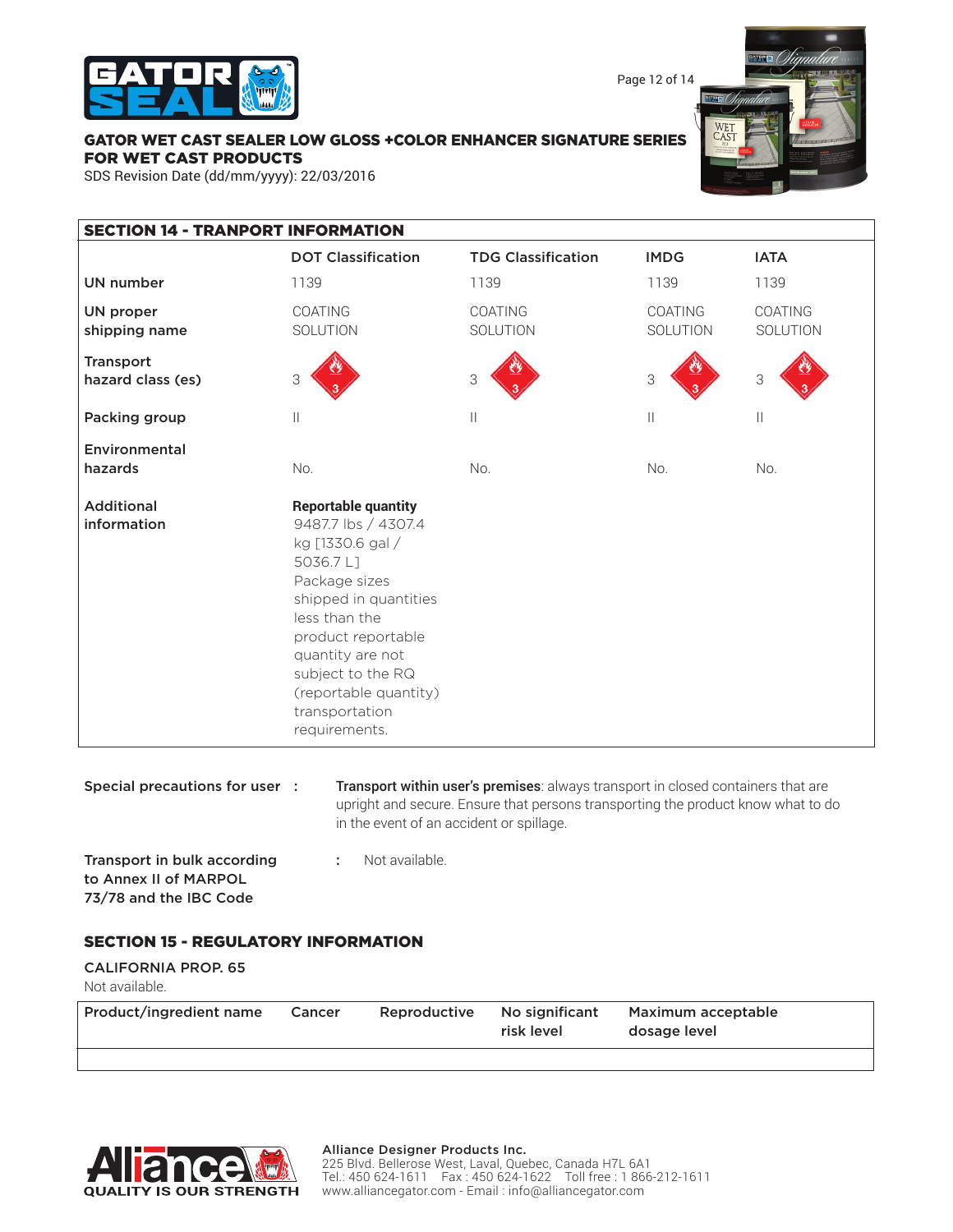



### GATOR WET CAST SEALER LOW GLOSS +COLOR ENHANCER SIGNATURE SERIES FOR WET CAST PRODUCTS

SDS Revision Date (dd/mm/yyyy): 22/03/2016

### SECTION 15 - REGULATORY INFORMATION (CONT.)

U.S. Federal regulations : TSCA 8(a) PAIR: tert-butyl acetate; 2-methylpropan-2-ol

United States inventory (TSCA 8b) : All components are listed or exempted.

Clean Water Act (CWA) 311: xylene; tert-butyl acetate

| Clean Air Act Section 112(b) Hazardous Air Pollutants (HAPs) |                 | Not listed |
|--------------------------------------------------------------|-----------------|------------|
| <b>Clean Air Act Section 602 Class I Substances</b>          |                 |            |
| <b>Clean Air Act Section 602 Class II Substances</b>         |                 | Not listed |
| <b>DEA List I Chemicals (Precursor Chemicals)</b>            | <b>A</b>        | Not listed |
| <b>DEA List II Chemicals (Essential Chemicals)</b>           | <b>Contract</b> | l isted    |
|                                                              |                 |            |

#### SARA 302/304

#### COMPOSITION/INFORMATION ON INGREDIENTS

No products were found.

| Not applicable.<br>SARA 304 RQ                                                                        |
|-------------------------------------------------------------------------------------------------------|
| <b>SARA 311/312</b><br>Fire hazard<br><b>Classification</b><br>. .<br>Immediate (acute) health hazard |

### COMPOSITION/INFORMATION ON INGREDIENTS

| <b>Name</b>                                          | %               |      | Fire hazard Sudden release<br>of pressure | Reactive | Immediate<br>(acute)<br>health<br>hazard | <b>Delayed</b><br>(chronic)<br>health<br>hazard |
|------------------------------------------------------|-----------------|------|-------------------------------------------|----------|------------------------------------------|-------------------------------------------------|
| Acetone                                              | $\geq 50 - 575$ | Yes. | No.                                       | No.      | Yes.                                     | No.                                             |
| tert-butyl acetate                                   | $\geq 10 - 25$  | Yes. | No.                                       | No.      | Yes.                                     | No.                                             |
| Solvent naphtha (petroleum), light                   | $\geq 10 - 25$  | Yes. | No.                                       | No.      | Yes.                                     | Yes.                                            |
| arom.<br>solvent naphtha (petroleum), heavy<br>arom. | $≥3 - <5$       | Yes. | No.                                       | No.      | Yes.                                     | Yes.                                            |

#### STATE REGULATIONS

| <b>Massachusetts</b> | <b>Contractor</b> | The following components are listed: ACETONE; TERT-BUTYL ACETATE                                                       |
|----------------------|-------------------|------------------------------------------------------------------------------------------------------------------------|
| New York             | di s              | The following components are listed: Acetone; 2-Propanone; tert-Butyl acetate                                          |
| New Jersey           | <b>COLL</b>       | The following components are listed: ACETONE; 2-PROPANONE; tert-BUTYL<br>ACETATE; ACETIC ACID, 1,1-DIMETHYLETHYL ESTER |
| Pennsylvania         | <b>Contractor</b> | The following components are listed: 2-PROPANONE; ACETIC ACID, 1,<br>1-DIMETHYLETHYL ESTER                             |



#### Alliance Designer Products Inc. 225 Blvd. Bellerose West, Laval, Quebec, Canada H7L 6A1 Tel.: 450 624-1611 Fax : 450 624-1622 Toll free : 1 866-212-1611 www.alliancegator.com - Email : info@alliancegator.com